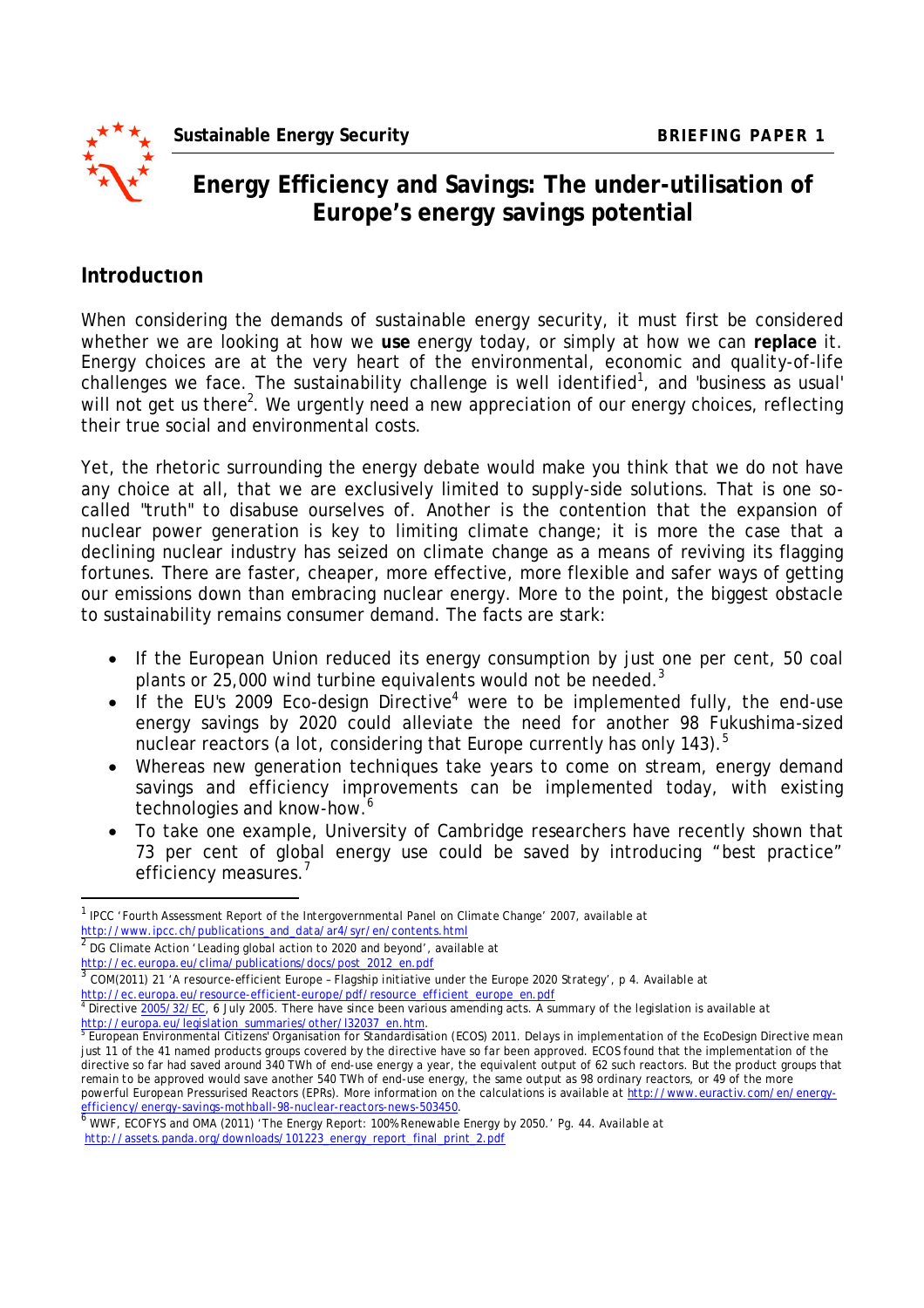While demand reduction is often mentioned alongside supply security,<sup>8</sup> it is rarely a priority for implementation, whether through policy, or through the search for innovation. A much higher political urgency for energy efficiency and savings is essential if we are to have any chance of meeting Europe's climate and energy goals.<sup>9</sup> The results will be lower energy bills for consumers - with potential savings, if we met the 20 per cent energy savings target, of up to €78 billion annually by 2020<sup>10</sup> (or approximately €380 per household), the creation of millions of valuable jobs and a massive boost to innovation in low-carbon industries and services.

An overwhelming body of research has shown that behavioural and cultural changes are the most powerful, cost-effective and fastest means to achieve a sustainable future.

## **A little efficiency goes a long way**

While efficiency savings could cut world energy use by 70 per cent, only about a third of the action needed to put European Union countries on a path towards a low carbon economy is currently underway.<sup>11</sup> According to the International Energy Agency (IEA), if Europe continues to delay the pace of its de-carbonisation agenda, it will miss the most costeffective opportunity in a generation to clean up its infrastructure.<sup>12</sup>

Of the options available to us, the efficiency savings potential in our built environment stands out. The potential efficiency savings are enormous, via widespread retrofitting of homes into passive and low-carbon buildings, with decentralised and renewable energy sources. Not only do statistics show that buildings account for 40 per cent of end-use energy consumption, and 36 per cent of the EU's CO2 emissions,  $13$  but for every euro invested in the sustainable refurbishment of housing, two euros *aren't* needed for the production of energy.<sup>14</sup>

Energy efficiency in the built environment offers many benefits for home-owners, tenants and housing associations, including more energy-efficient buildings (warmer), an attractive residential environment (better), and significant cost savings for users (cheaper). If we invest significantly in energy savings, the EU economy will not only be more resilient to fossil-fuel price fluctuations, but also benefit from additional growth and job creation in innovative sectors like the manufacturing and export of clean technology.

http://www.worldenergyoutlook.org/docs/weo2010/WEO2010\_ES\_English.pdf<br>13 Europeanse Quality of Line Case of Contract of Case of Case of Case of Case of Case of Case of Case of Case<br>13 Europeanse Quality of Case of Case of

European Commission, DG Energy (2011) Energy Efficiency in Buildings webpage, available

<sup>7</sup> Cullen et al. (2011) 'Reducing Energy Demand: What Are the Practical Limits?' in *Environ. Sci. Technol.*, 2011, 45 (4), pp 1711–1718. Available at http://pubs.acs.org/doi/abs/10.1021/es102641n

 $^8$  For example, European Commission, DG Energy (2010) 'Energy 2020: A strategy for competitive, sustainable and secure energy'. Available

at <u>http://ec.europa.eu/energy/publications/doc/2011\_energy2020\_en.pdf</u><br><sup>9</sup> The goals are, by 2020: cutting greenhouse gases and increasing the use of renewables - by 20 per cent, based on 1990 levels, and cutting energy consumption by 20 per cent, compared to business as usual projections. A Citizens' summary: EU climate and energy package is available at http://ec.europa.eu/clima/documentation/package/docs/climate\_package\_en.pdf

<sup>10</sup> ECOFYS and Fraunhofer ISI (2010) 'Energy Savings 2020: How to triple the impact of energy saving policies in Europe' http://roadmap2050.eu/attachments/files/1EnergySavings2020-FullReport.pdf

Climate Policy Tracker for the European Union (2010) 'Key findings'. Available at http://www.climatepolicytracker.eu/findings-2010 <sup>12</sup> International Energy Agency (2010) 'World Energy Outlook 2010, Executive Summary'. Available at

at<u>http://ec.europa.eu/energy/efficiency/buildings/buildings\_en.htm</u><br><sup>14</sup> United Nations Economic Commission for Europe (2009) 'Better houses rather than more power plants'. Available at http://www.unece.org/press/pr2009/09env\_p05e.htm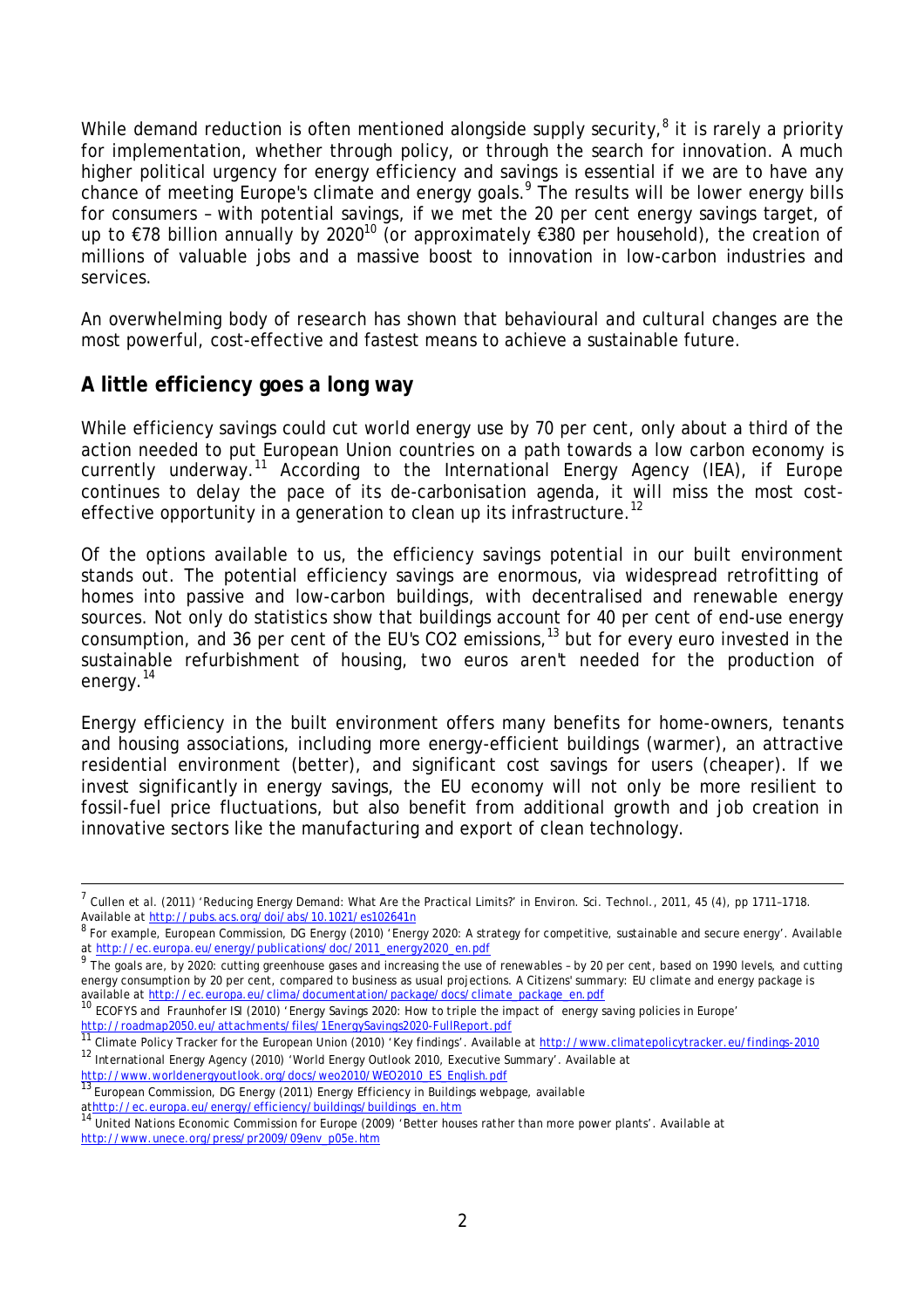#### **A slow energy transition assumes continued cheap energy resiliency**

Unfortunately, the much needed energy savings are not materializing. According to recent estimates, the EU is likely to miss its modest 20 per cent energy reduction goals by half.<sup>15</sup> And in what could be said to be graphic example of the rebound effect, recent efficiency gains may have been offset by greater energy consumption.<sup>16</sup> (The rebound effect can be seen in operation in many fields. For instance, when new, faster, roads are built, drivers don't save time; they consume more miles).

This is a shame, because efficiency involves virtually no forfeiture or loss, unlike many supply side measures. Mundane though it may be, energy efficiency does some pretty heavylifting in the service of the EU's lofty energy reduction aims, when combined with efforts to prevent consequent increases in consumption. As the Coalition for Energy Savings highlight, if someone said there is an energy source which offers all this:

#### **save millions of euros, no waste, less fuel poverty, innovation training, sustainable employment, safety, lower import bills, inexhaustible, address social inequalities, energy savings, enhance quality of life, reduced emissions, better health, education, energy security…**

... would you support it?<sup>17</sup> Energy efficiency and savings offer all these, but clearly aren't given the sort of urgency and impetus they deserve. Despite clear evidence that we will fall short, by half, of the *non-binding* savings target, whilst being on track to meet the *legally binding* renewables and emissions targets, the Commission is continuing to delay making the energy savings target binding.

The risk is that we will miss our huge opportunity and enter a disappointing path of economic development with low innovation and low employment. What's more, not only do countries and regions which make early progress towards greater energy efficiency strengthen their competitive position,<sup>18</sup> but delaying the necessary transformation has the potential to weaken governance institutions, eroding the relationship between the governors and the governed.

In the short to mid-term, the smart approach to sustainable energy security must be local and incremental: an approach that focuses on getting the most out of existing infrastructure and opportunities. Energy savings and efficiency improvements are the credible policy strategy needed for speeding up Europe's low carbon transformation, and restoring public faith in our decision-making bodies.

l

<sup>&</sup>lt;sup>15</sup> Marie Donnelly, Director of energy efficiency and renewable energy at the European Commission (2010) Interview with EurActiv. Available at http://www.euractiv.com/en/energy-efficiency/top-official-eu-unlikely-meet-energy-efficiency-goals-interview-500661<br><sup>16</sup> Published (2000) The FCC interview-

David Owen (2010) 'The Efficiency Dilemma: If our machines use less energy, will we just use them more?' The New Yorker. Available at http://www.newyorker.com/reporting/2010/12/20/101220fa\_fact\_owen#ixzz1K92o7FtE<br>17 The Coelistic Scotter Communication of the Scotter of True Coelistic Scotter Coelistic Scotter of

The Coalition for Energy Savings (2010). Available at

http://dl.dropbox.com/u/4399528/BPIE/CES\_EV\_ad\_fullpage\_v09\_25%2010%202010.pdf

<sup>18</sup> McKinsey (2009): Energy: A key to a competitive advantage. New sources of growth and productivity